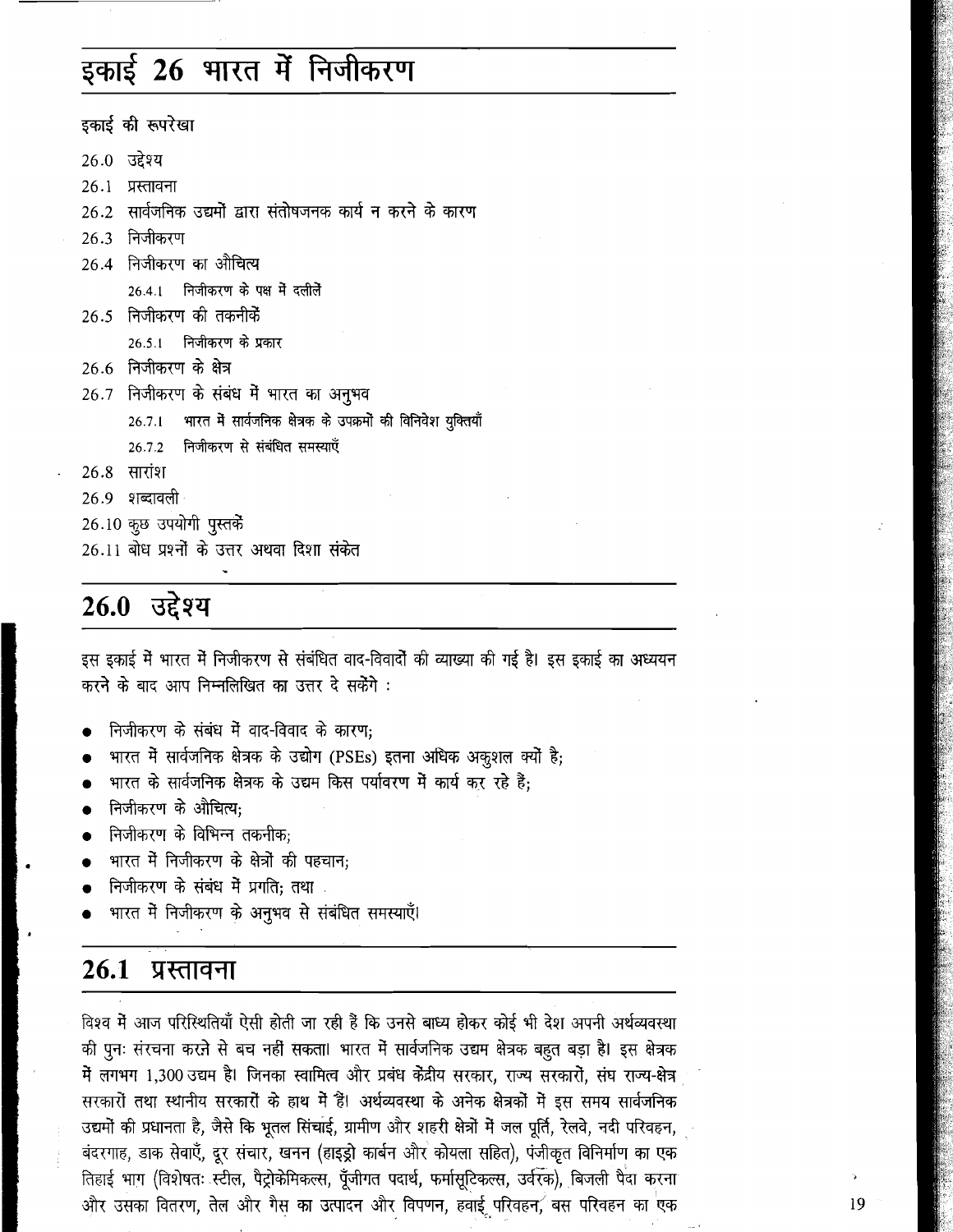यद्यपि अलग-अलग सार्वजनिक उद्यमों के कार्य निष्पादन में अंतर तो है परंतु इसमें कोई संदेह नहीं कि इनमें से अधिकतर में आवश्यकता से अधिक कर्मचारी कार्य पर लगे हैं और अनेकों में कार्यकृशलतापूर्वक नहीं होता। केवल केंद्रीय क्षेत्रक के उद्योगों में 2,10,000 करोड़ रुपये का निवेश हुआ है और जिन उद्यमों में यह धन लगा है उनकी संख्या 242 है। इनमें 104 इकाइयाँ बीमार हैं। इनमें से 60 के संबंध में जांच के लिए BIFR को कहा गया है। बीमार इकाइयों में बहुत अधिक धन लगा है। ये इकाइयाँ अनुत्पादक हैं तथा इनमें इतनी अधिक संख्या में लोग काम करते हैं कि उनमें सबके लिए पर्याप्त मात्रा में काम नहीं है। इसीलिए भारत में सार्वजनिक क्षेत्रक में सुधार लाना एक प्रमुख मुद्दा बन गया है। आज़ादी के बाद जो लोग देश में सामाजिक और आर्थिक न्याय का प्रयास कर रहे थे उनका मानना था कि ऐसा सार्वजनिक क्षेत्रक को मजबूत बना कर ही किया जा सकता है। परंतु आज कल्याणकारी राज्य को जिन समस्याओं का सामना करना पड रहा है उनके कारण सार्वजनिक क्षेत्रक के कार्यकलापों का विश्लेषण करना अधिक महत्त्वपूर्ण हो गया है। कल्याणकारी राज्य एवं सार्वजनिक क्षेत्रक का कार्यकुशल होना ऐसी दो प्रक्रियाएँ जो एक समान भले ही न हो परंतु उनके बीच घनिष्ठ संबंध है। भारत में आर्थिक सुधारों के दौरान कठिनाई तब आती है जब इसके लिए सार्वजनिक क्षेत्रकों का सुधार करना पड़ता है। निजीकरण अब केवल सैद्धांतिक बाध्यता ही नहीं बल्कि आर्थिक आवश्यकता भी हो गया है।

# 26.2 सार्वजनिक उद्यमों द्वारा संतोषजनक कार्य न करने के कारण

भारत के सार्वजनिक उद्यम इतना अधिक अक्शल क्यों है? इसका उत्तर हम पाते हैं उस पर्यावरण के रूप में जिसमें भारत के सार्वजनिक उद्यम कार्य करते हैं तथा सार्वजनिक उद्यमों के प्रबंधकों पर ऐसे पर्यावरण के पड़ने वाले प्रभाव के रूप में। नए, बेहतर और कम खर्चीली वस्तुओं को बनाने, नए बाज़ारों को विकसित करने, पूँजी और वर्तमान लागतों को न्यूनतम करने तथा लाभ को अधिकतम करने के संबंध में इन प्रबंधकों को ये ही पर्यावरण प्रभावित करते हैं। ऐसे पर्यावरण के उदाहरण निम्नलिखित हैं– सार्वजनिक उद्यमों के वास्तविक प्रबंध के साथ सरकार का बहुत अधिक सक्रिय होना, जिसके फलस्वरूप प्रशासनिक मंत्रालय अपने को निदेशक मंडल से भी ऊपर का प्रबंधक मानते है, सार्वजनिक उद्यमों के कार्यों में संसद भी अनेक प्रकार से दखल देता रहता है, जैसे कि इन उद्यमों के कार्यों के संबंध में संसद में प्रश्न पूछे जाना उनके संबंध में संसदीय जांच-पड़ताल आदि, तथा संविधान के अनुच्छेद 26 का विस्तार करके उद्योग, विनिर्माण और वाणिज्य संबंधी सार्वजनिक उद्यमों को 'राज्य' के समान मानना जिससे उनका दायित्व अनेक प्रकार से बढ जाता है।

#### निजीकरण  $26.3^{\circ}$

'निजीकरण' शब्द का प्रयोग अनेक विचारों को व्यक्त करने के लिए किया जाता है। इस संबंध में सबसे अधिक महत्त्वपूर्ण विचार है विराष्ट्रीयकरण (सार्वजनिक उद्यम के स्वामित्व को सरकार के हाथ से लेकर निजी हाथ में देने के अर्थ में)। एक दूसरा विचार है उदारीकरण तथा विनियमों को हटाना, जिनके फलस्वरूप प्रतियोगिता की शक्तियों को बल मिलता है। परंतु निजीकरण की संकल्पना का क्षेत्र बहुत अधिक व्यापक हैं, इस अर्थ में हम केवल यही नहीं देखते कि किसी उद्यम का स्वामित्व किसके हाथ में है बल्कि यह भी देखते हैं कि किसी उद्यम को बाज़ार शक्तियों को अनुशासन में कहाँ तक लाया गया है। निजींकरण के अंतर्गत अनेक प्रकार की संभावनाएँ आ जाती हैं– इसके लिए एक छोर पर तो विराष्ट्रीयकरण है और दूसरे छोर पर बाज़ार का अनुशासन होता है। सुविधा के लिए हम व्यष्टि (उत्पादक राज्य के रूप में रॉलबैक) समष्टि (उत्पादक, नियामक, सुविधाजनक तथा कल्याणकारी के रूप में राज्य का रौलबैक), तथा मेगा (सभी आयामों में रोलबैक जिसके अंतर्गत गैर आर्थिक विनियम भी आ जाते हैं)। उत्पादक राज्य से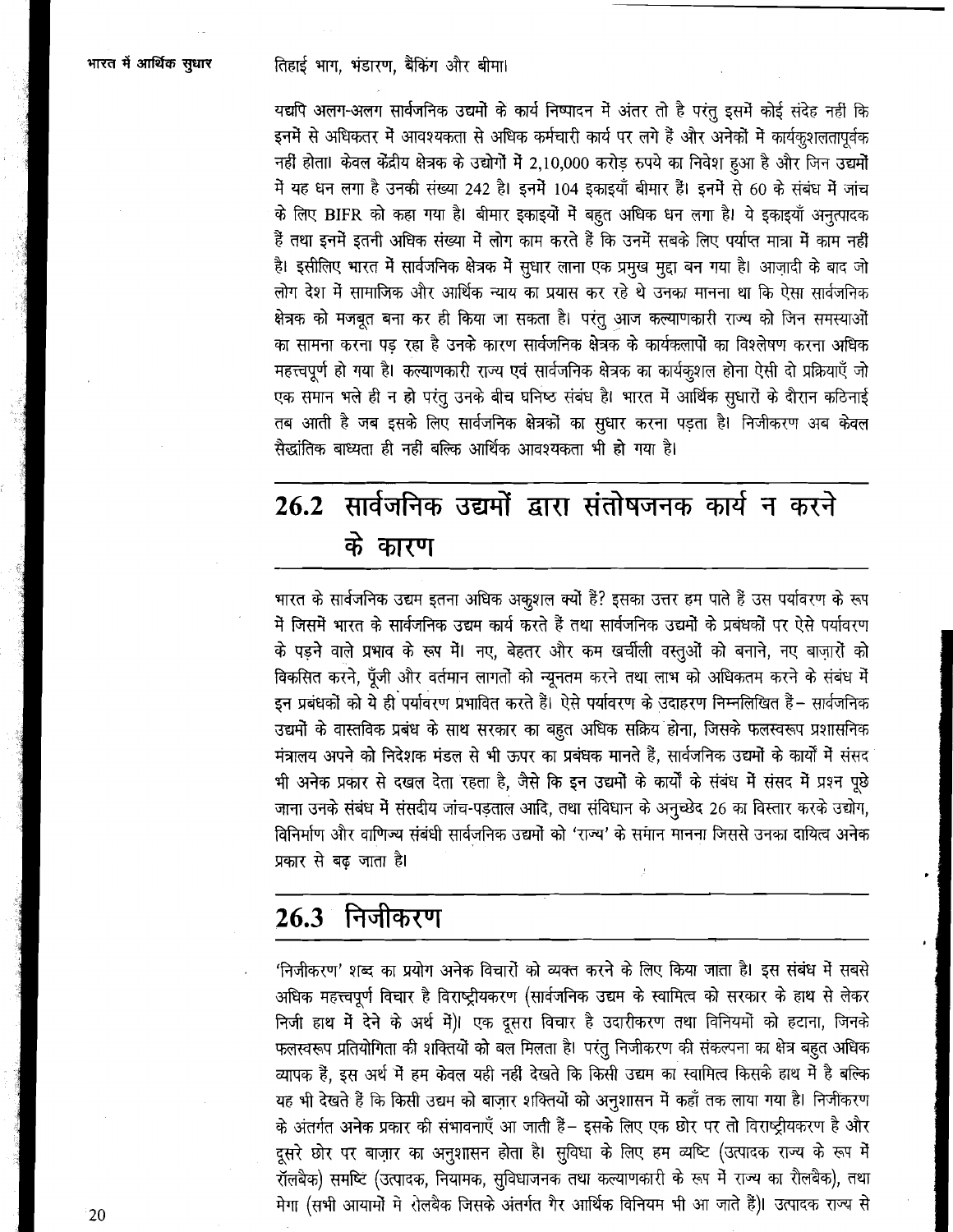संबंधित व्यष्टि निजीकरण का संबंध मुख्यतः सार्वजनिक उद्यम से होता है।

### 26.4 निजीकरण का औचित्य

निम्नलिखित कारणों से निजीकरण का मुद्दा अत्यंत महत्त्वपूर्ण हो गया है:

- 1) सार्वजनिक क्षेत्रक के उद्यमों (PSEs) की एकाधिकारी स्थिति के फलस्वरूप उनमें अक्षमता आती है।
- 2) प्रतियोगिता के अभाव के कारण PSEs के कार्यों पर विपरित प्रभाव पड़ता है।
- 3) PSEs द्वारा संतोषजनक कार्य न करने का कारण नौकरशाही भी रही है। वह इन उद्यमों को कुशलता पूर्वक चला नहीं सकी।
- 4) यू.के. तथा यू.एस.ए. जैसे विकसित देशों में निजीकरण करके PSEs की पुनःसंरचना करना आम बात हो गई है।
- 5) निजीकरण के संबंध में समस्त विश्व में बौद्धिक विचार-विमर्श तथा वाद-विवाद शुरू हुआ तथा लोकमत के दबाव का भी इस संबंध में प्रभाव पड़ा।
- 6) कुछ सहायता देने वाली एजेंसियों ने शर्त लगा दी कि वे सहायता तभी दे पाएँगी जब निजीकरण किया जाए। इससे निजीकरण की प्रक्रिया को बल मिला।
- 7) स्वयं PSEs के प्रबंधकों ने कुछ ऐसे सुझाव दिए कि निजीकरण के संबंध में विचार करना पड़ा।

#### 26.4.1 निजीकरण के पक्ष में दलीलें

निजीकरण के समर्थकों का कहना है कि निजीकरण के चलते निम्नलिखित कारणों से आर्थिक कार्यनिष्पादन में सुधार आएगा:

- i) इसके चलते उस पर्यावरण में सुधार आएगा, जिसमें सार्वजनिक उद्यम कार्य करते हैं, जिससे प्रबंधकों को कार्यकृशल बनने के लिए प्रोत्साहन मिलेगा। इन सबके फलस्वरूप अर्थव्यवस्था अधिक सक्षम बन पाएगी।
- ii) निजीकरण ऐसी स्थितियों को ला सकता है जिससे और अधिक निवेश हो सके। निवेश की मात्रा बढ़ने : से उत्पादक रोजगार अवसरों की मात्रा बढ़ेगी जिससे गरीबी दूर करने में मदद मिलेगी।
- iii) निजीकरण के फलस्वरूप उपभोक्ताओं को भी लाभ हो सकता है।
- iv) सार्वजनिक उद्यमों में सुधार लाने में निजीकरण सहायक हो सकता है। ये उद्यम निम्नलिखित विभिन्न प्रकार के कार्यकलापों में लगे हैं : इस्पात का विनिर्माण, जहाज़ों का निर्माण, विद्युत शक्ति पैदा करना तथा उसका वितरण, देशीय और अंतरराष्ट्रीय एयरलाइनों को चलाना, तेल का पता लगाना, निकालना और उसे परिष्कृत करना, देशीय और अंतरराष्ट्रीय दूरसंचार जाल की व्यवस्था करना, होटलों को चलाना, पोलिएस्टर फिल्म का विनिर्माण करना, कंडमोें का उत्पादन, फल का गूदा और जूस निकालना तथा बैंकों, जीवन बीमा, सामान्य बीमा और इलेक्ट्रॉनिक मनोरंजन व्यवसाय को चलाना, आदि आदि। निजीकरण के फलस्वरूप उपर्युक्त से संबंधित अनेक विरूपताएँ दूर होंगी तथा सरकार अपना ध्यान उन कार्यों पर केंद्रित कर संकेगी, जिन्हें अब तक वह नहीं कर सकी है परंतु केवल वही इन्हें कर सकती है।
- v) भारत के सार्वजनिक क्षेत्रक के बहुत बड़ी मात्रा में घाटे को कम करने में निजीकरण सहायक हो सकता है। ऐसा तीन प्रकार से हो सकता है : (क) सार्वजनिक उद्यमों के विक्रय से प्राप्त धन का उपयोग सार्वजनिक, क्षेत्रक के घाटे को पूरा करने के लिए किया जा सकता है, (ख) इस धन का उपयोग देश के अंदर के ऋण तथा विदेशी ऋण जैसे बकाया सरकारी ऋण की मात्रा को घटाने के लिए किया जा सकता है तथा (ग) यह धन ऋण भुगतान के भार को घटा कर घाटे में कमी ला सकता है।
- vi) आशा की जाती है निजीकरण के फलस्वरूप धन का अर्जन होगा, जिसका उपयोग सामाजिक आधारिक संरचना के वित्तपोषण और गरीबी दूर करने के लिए किया जा सकेगा।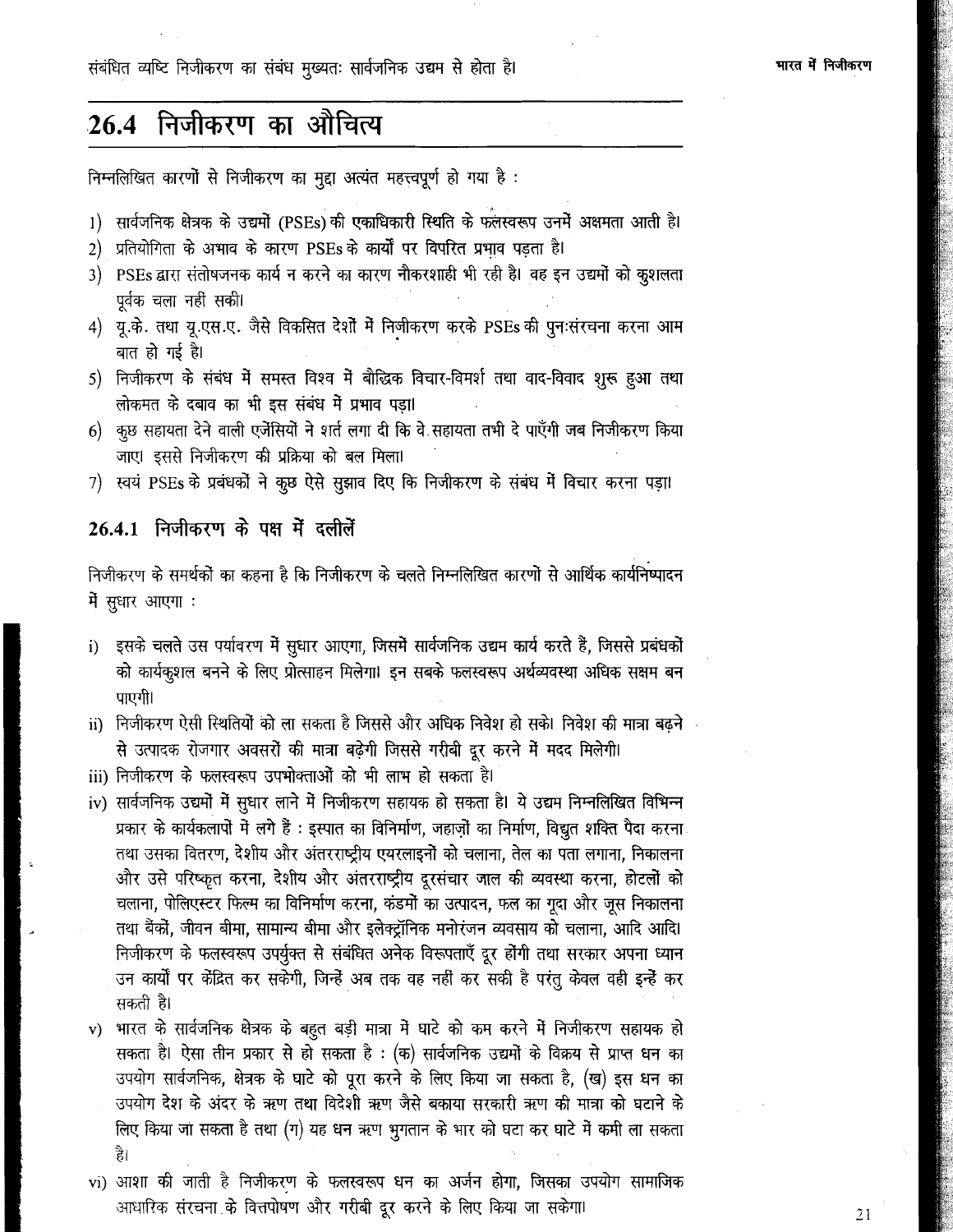| 1) | भारत में सार्वजनिक क्षेत्रक की इकाइयों द्वारा संतोषजनक ढंग से कार्य न कर पाने के चार कारण<br>बताइए। |
|----|-----------------------------------------------------------------------------------------------------|
|    |                                                                                                     |
|    |                                                                                                     |
|    |                                                                                                     |
|    |                                                                                                     |
|    |                                                                                                     |
| 2) | व्यष्टि निजीकरण और समष्टि निजीकरण में अंतर बताइए।                                                   |
|    |                                                                                                     |
|    |                                                                                                     |
|    |                                                                                                     |
|    |                                                                                                     |
|    |                                                                                                     |
| 3) | भारत में निजीकरण के पक्ष में चार दलीलें दीजिए।                                                      |
|    |                                                                                                     |
|    |                                                                                                     |
|    |                                                                                                     |
|    |                                                                                                     |
|    |                                                                                                     |

# 26.5 निजीकरण की तकनीकें

विभिन्न विशेषज्ञों ने निजीकरण का वर्गीकरण निम्नलिखित तकनीकों में किया है :

- 1) शेयरों का सार्वजनिक विक्रय: किसी पब्लिक लिमिटेड कंपनी के शेयरों को चालू प्रतिष्ठान के रूप में जनता के सम्मुख विक्रय के लिए ऑफर किया जाता है।
- 2) शेयरों का निजी विक्रय : सरकारी स्वामित्व के अधीन के किसी उद्यम के सभी शेयरों का विक्रय किसी व्यक्ति या क्रेताओं के समूह को किया जाता है। कोई निजी निगमित क्षेत्रक भी इसे खरीद सकता है।
- 3) किसी सरकारी स्वामित्व के उद्यम में नया निजी निवेश: प्राथमिक शेयर निर्गमन में अभिदान निजी क्षेत्रक या जनता करती है।
- 4) सरकारी उद्यमों की परिसंपत्तियों का विक्रय : सार्वजनिक क्षेत्रक की परिसंपत्तियों को शेयरों के रूप में नहीं बल्कि निजी विक्रय के रूप में किया जाता है।
- 5) छोटी इकाइयों के रूप में पुनर्गठन या विखंडन: किसी नियंत्रक कंपनी की यदि अनेक नियंत्रित कंपनियाँ हो तो उनका निजीकरण अलग-अलग किया जा सकता है।
- 6) प्रबंधक/कर्मचारी इकाई को खरीद लेते हैं : किसी इकाई के प्रबंधक या कर्मचारी उस इकाई में प्रबंधक हित (controlling interest) प्राप्त कर लेते हैं। ऐसा वे सरकार या वित्तीय संस्थाओं से ऋण लेकर उस इकाई के शेयरों को खरीद कर करते हैं।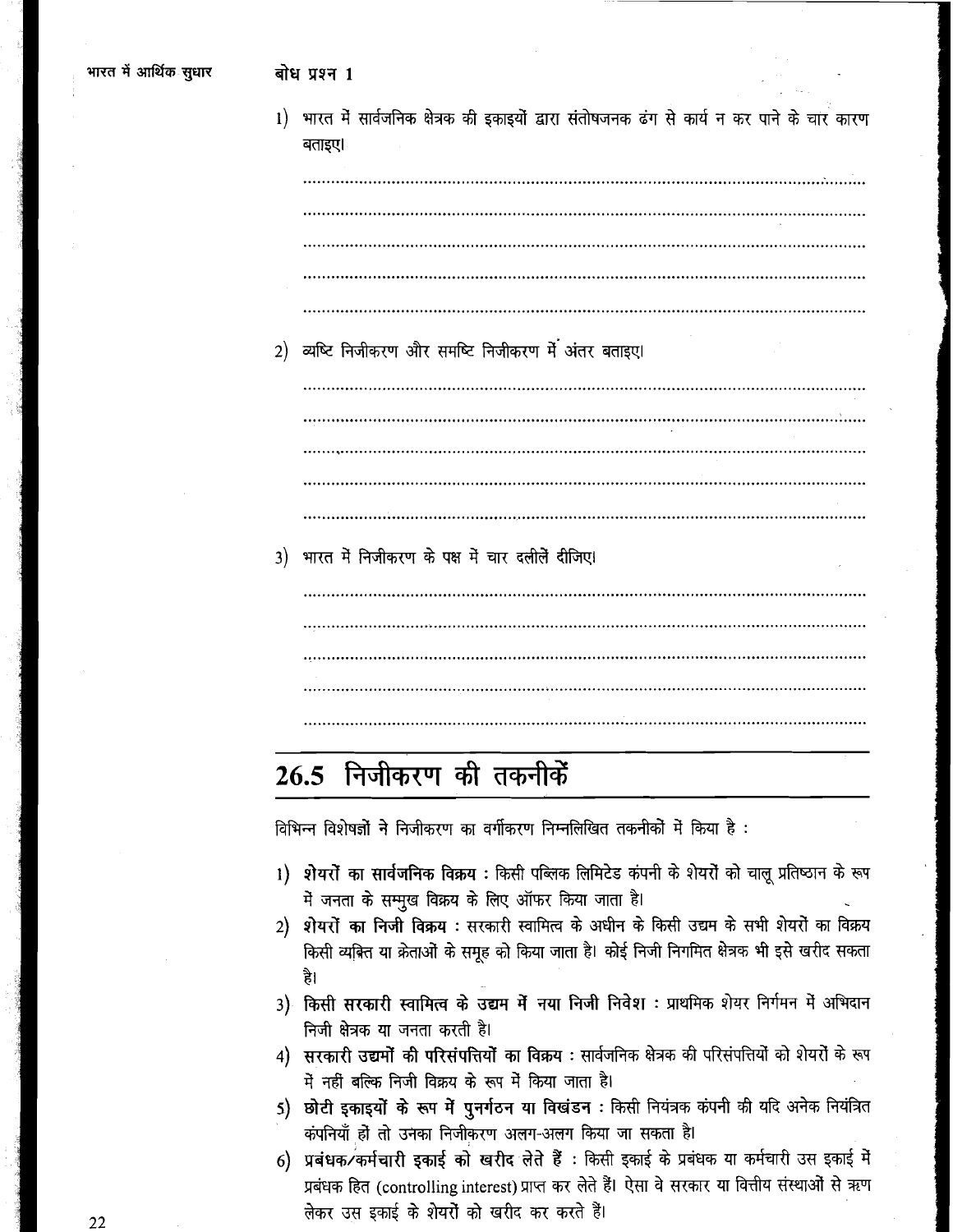7) पट्टा और प्रबंध संविदा : इकाई का स्वामित्व सरकार के हाथ में रहता है, परंतु उसे चलाने और उसका रख-रखाव का पूर्ण दायित्व पट्टेदार अपने ऊपर ले लेता है। प्रबंध संविदा के अंतर्गत प्रबंध और कामकाज पर नियंत्रण पर होने वाले खर्चों का वहन प्रबंधक करते हैं।

### 26.5.1 निजीकरण के प्रकार

भारत के संदर्भ में नीति के पहल के रूप में निजीकरण की संकल्पना प्राय: तीन व्यापक रूप में की जाती है- ग्रीनफिल्ड निजीकरण, कोल्ड निजीकरण और विनिवेश या डाइवेस्टिचर (विशेषतः आपात निजीकरण)! इन तीनों प्रकार की विशेषताओं को संक्षेप में नीचे दिया जा रहा है :

1) ग्रीनफील्ड निजीकरण

इस विधि के अंतर्गत प्रवेश पर अवरोधों को, विशेषतः सार्वजनिक क्षेत्रक के लिए संरक्षण को हटा दिया जाता है और निजी क्षेत्रक के प्रवेश को प्रोत्साहन प्रदान किया जाता है। इस विधि के अंतर्गत निम्नलिखित प्रकार से काम किया जाता है :

- क) निजी क्षेत्रक के प्रवेश पर लगाए गए अवरोधों को हटा लिया जाता है तथा उसे उन आर्थिक कार्यकलापों को करने दिया जाता है जो अब तक सार्वजनिक क्षेत्रक के लिए संरक्षित है,
- ख) सार्वजनिक क्षेत्रक की एजेंसियों को कोई नया निवेश या कोई नया कार्यकलाप नहीं करने दिया जाता,
- ग) निजी क्षेत्रक अपने कार्यों के स्तर को बढा सके इसके लिए उनके साथ अधिमानी व्यवहार किया जाता है.
- जिस उद्यम में निजी क्षेत्रक और सार्वजनिक क्षेत्रक साथ-साथ कार्य कर रहे हों, जैसे कि संयुक्त क्षेत्रा  $q)$ में, उनमें निजी क्षेत्रक के अंश को बढा दिया जाता है।

2) कोल्ड निजीकरण या प्राक्सी निजीकरण

इस विधि के अंतर्गत निम्नलिखित प्रकार से सार्वजनिक उद्यमों को निजी उद्यम के समान कार्य करने की स्थिति में लाया जाता है:

- क) बैंक/पूँजी बाज़ार से सीधे ही वित्तीय सहायता लेने के संबंध में उन्हें वित्तीय स्वायत्तता प्रदान की जाती हे.
- ख) निवेश निर्णयों को लेने के संबंध में उन्हें स्वायत्तता प्रदान की जाती है,
- ग)• कीमतों, उत्पादन आदि को निश्चित करने की स्वतंत्रता उन्हें देने के संबंध में समझौता ज्ञापन (MOU) हस्ताक्षरित किया जाता है.
- घ) दी जाने वाली आर्थिक सहायता तथा पारस्परिक संबंध को स्पष्ट कर दिया जाता है.
- च) निगमों को स्थापित करने की प्रणाली का आश्रय लिया जाता है, इससे आशय है कि ऐसे उद्यमों के कार्य में सरकार का संबंध दूर से रहे, इसके लिए किसी विभागीय उद्यम को निगमित निकाय का रूप दे दिया जाता है।

#### 3) विनिवेश या डाइवेस्टिचर

विनिवेश या डाइवेस्टिचर तब होता है जब किसी उद्यम (उद्यम के रूप में गठित सार्वजनिक कार्यकलापों) के शेयरों को सरकार के स्वामित्व या उसकी एजेंसियों के स्वामित्व से निजी क्षेत्रक को सौंपा जाता है। यह कार्य शेयरों को वेचकर या उनका हस्तांतरण करके किया जाता है। जब किसी ऐसे उद्यम को निजी क्षेत्रक को सौंपा जाता है जिसमें घाटा हो रहा हो तथा सरकार उसे चलाने में असमर्थ हो तो उसे आपात विनिवेश कहा जाता है।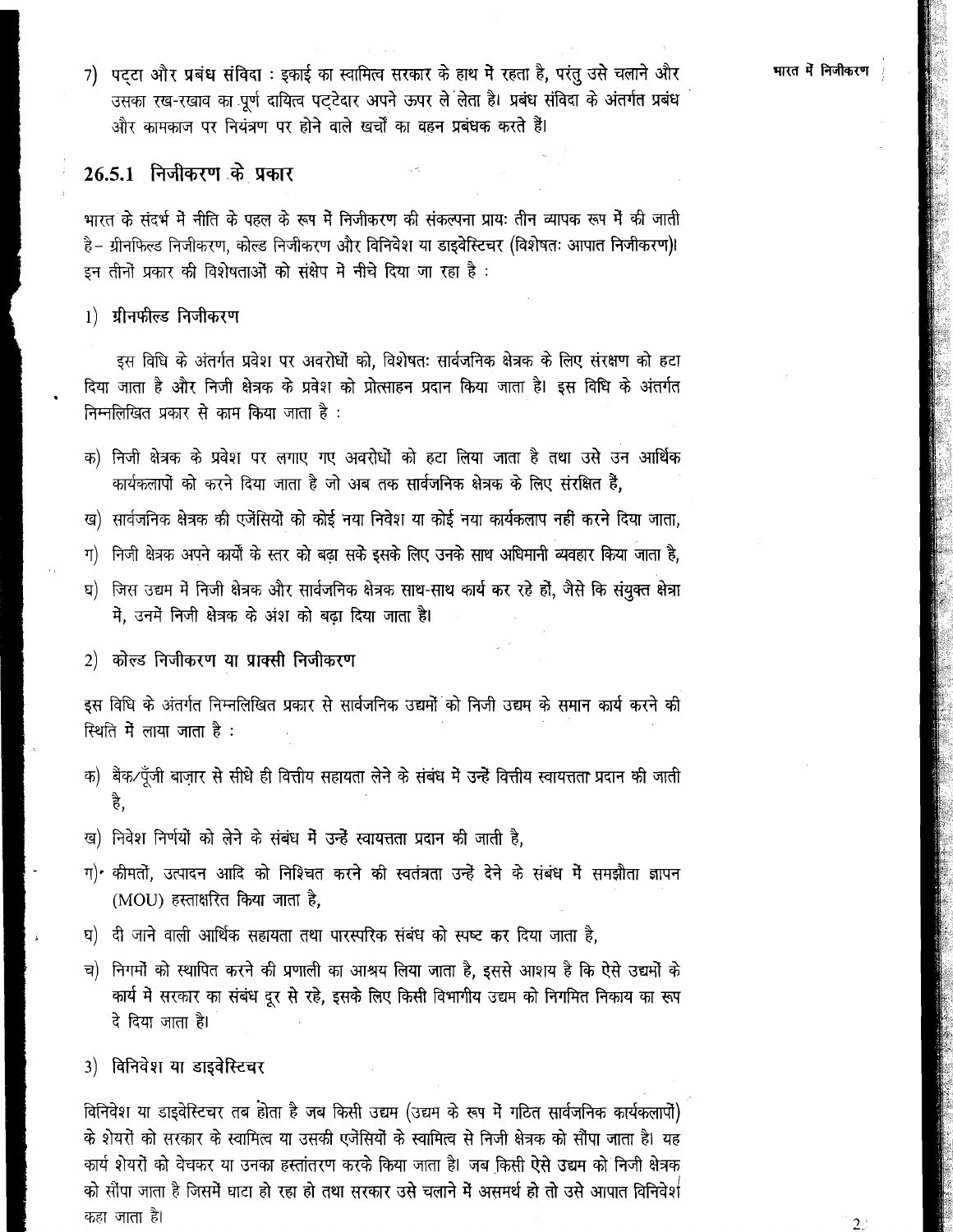इस संबंध में यह उल्लेखनीय है कि इस तकनीक के विश्लेषण के वैकल्पिक विधियाँ भी हैं। उदाहरणार्थ तकनीकों का विभाजन निम्नलिखित रूप में किया जा सकता है :

- क) वित्तपोषण का निजीकरण (अर्थात सरकारी सेवाओं की कीमत लेना)।
- ख़) उत्पादन या वस्तुओं का निजीकरण (निर्माण या रख-रखाव कार्य को ठेके पर देना या निजी क्षेत्रक को मताधिकार प्रदान करना)
- ग) विराष्ट्रीयकरण या भार कम करना (सरकार के स्वामित्व के अधीन शेयरों और परिसंपत्तियों का विक्रय) और
- घ) उदारीकरण (प्रतिबंधों को हटाना और प्रतियोगिता को बढ़ावा देना)।

#### बोध प्रश्न 2

1) निजीकरण की पाँच तकनीकों का विवरण दीजिए।

2) ग्रीनफील्ड निजीकरण और प्राक्सी निजीकरण में अंतर बताइए।

विनिवेश शब्द की परिभाषा दीजिए।

# 26.6 निजीकरण के क्षेत्र

कुछ ऐसे महत्त्वहीन और कम प्राथमिकता वाले कार्यकलापों को सरकार के दायित्व से अलग करना जिन्हें सार्वजनिक क्षेत्रक में होना ही नहीं चाहिए था। इसके अतिरिक्त जो उद्यम घाटे में चल रहे हैं और उनके उपचार के लिए यदि सार्वजनिक क्षेत्रक के अंतर्गत कोई उपाय नहीं दिखाई देता तथा ऐसी स्थिति में उन्हें बंद करने की नौबत दिखाई दे रही है तो उनका निजीकरण करना ही उचित होगा। जहाँ तक सार्वजनिक क्षेत्रक की कार्यकुशलता की समस्या का निजीकरण द्वारा समाधान का प्रश्न है, इससे इस समस्या का समाधान तो नहीं होता, भले ही उसे कुछ समय तक टाला जा सके। अच्छा तो यही होगा कि स्वामित्व का निजीकरण दाउने के पहले आंशिक निजीकरण करने का प्रयास किया जाए।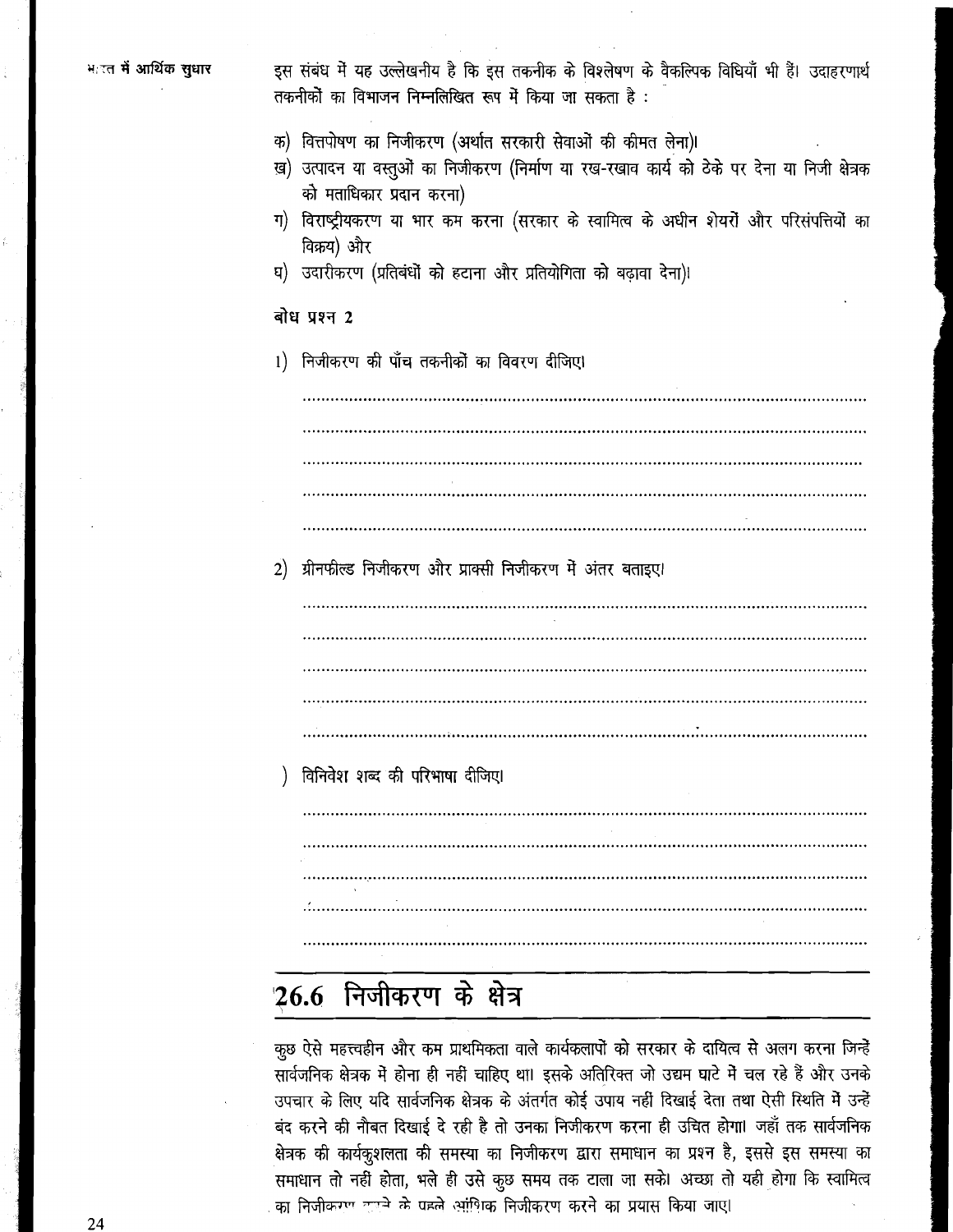## 26.7 निजीकरण के संबंध में भारत का अनुभव

### 26.7.1 भारत में सार्वजनिक क्षेत्रक के उपक्रमों की विनिवेश युक्तियाँ

पिछले दो दशकों में विकसित एवं विकासोन्मुख दोनों प्रकार के देशों ने बाज़ार उन्मुख सुधारों के एक भाग के रूप में सरकार के स्वामित्व के अधीन उद्यमों में विनिवेश की युक्ति को अपनाया है। 1991-92 में भारत सरकार ने सार्वजनिक क्षेत्रक के उपक्रमों (PSO) के सुधार के रूप में इक्विटियों में विनिवेश की प्रक्रिया की शुरुआत की। PSUs के शेयरों के विनिवेश की समुचित युक्तियों के निर्धारण के लिए भारत सरकार ने 1993 में डॉ. सी.रंगराजन की अध्यक्षता में एक समिति की नियुक्ति की। इसके अतिरिक्त अगस्त 1994 में भारत सरकार ने श्री जी.वी. रामकृषणन की अध्यक्षता में पाँच सदस्यों का एक सार्वजनिक क्षेत्रक विनिवेश आयोग (Public Sector Disinvestment Commission) का गठन किया। तथ्य उसे कहा गया कि जिस PSU का मामला उसके पास भेजा जाए तथा उसके लिए वह एक दीर्घकांलीन विनिवेश कार्यक्रम बनाए। इस आयोग के विचारार्थ विषय बहुत ही व्यापक थे तथा उससे यह निर्धारित करने को कहा गया कि प्रत्येक PSU में कितनी मात्रा में विनिवेश की आवश्यकता है, विनिवेश का प्रकार क्या होना चाहिए और विनिवेश की प्रक्रिया किस क्रम में होनी चाहिए। विनिवेश कमीशन की दीर्घकालीन युक्ति के चार उद्देश्य थे : (i) विनिवेश को सुविधापूर्ण बनाने के लिए जहाँ आवश्यक हो वहाँ PSUs को मजबूत बनाना, (ii) कर्मचारियों के हित की रक्षा करना, (iii) स्वामित्व का आधार व्यापक बनाना और (iv) सरकार के लिए आय की मात्रा को बढाना।

आयोग का मत था कि PSU में विनिवेश करने के पहले उनकी पुनःसंरचना कर देनी चाहिए। उनके इस प्रकार से सोचने का आधार यह था कि विश्व में अनुभव यह रहा है कि विनिवेश के पहले पुनःसंरचना करने से शेयरों का मूल्य बढ़ जाता है तथा शेयरों से आय भी अधिकतम होती है।

आयोग इस पक्ष में था कि उद्योग की श्रेणी, प्रतियोगी स्थिति और लाभप्रदता जैसे इकाइयों के विभिन्न पहलुओं के संबंध में ध्यान रखते हुए अलग-अलग स्थितियों में अलग विनिवेश युक्तियाँ अपनाई जाएँ। इसी के अनुसार इस आयोग ने PSUs को विनिवेश के लिए दो श्रेणियों में वर्गीकृत किया। ये श्रेणियाँ थी-कोर समूह और गैर-कोर समूह। कोर समूह के अंतर्गत के PSU वे हैं जिनके लिए बाज़ार बहुत अधिक है। इन PSUs के संबंध में निजी क्षेत्रक चूँकि अभी तक पूर्णतः परिपक्व नहीं हो पाया है, अतः इस समय सार्वजनिक क्षेत्रक का विनिवेश अधिकतम 49 प्रतिशत तक ही सीमित रखा जाएगा। गैर-कोर समूह वाले उद्योग इकाइयाँ वे कही जाती हैं जिनमें निजी क्षेत्रक ने पहले से ही बहुत अधिक मात्रा में निवेश किया है। PSUs के शेयरों के यथार्थ मूल्य को बढ़ाने के उद्देश्य से बिनिवेश आयोग ने सिफारिश किया कि विनिवेश करने के पहले कोर और गैर-कोर दोनों ही प्रकार के PSUs की पुनः संरचना कर देनी चाहिए।

आयोग ने तीन वर्ग के PSUs के लिए स्वायत्तता के क्रमिक प्रत्यायोजन की सिफारिश की थी, अर्थातु सभी PSUs को सामान्य स्वायत्तता, औसत दर्जे के निष्पादकों के लिए अतिरिक्त अधिकार तथा सक्षम निष्पादकों के लिए अतिरिक्त स्वायत्तता। आयोग ने सभी PSUs को अधिक स्वायत्तता के लिए बोर्ड को प्रत्यायोजित किए जाने वाले नीति निर्णयों के संबंध में निम्नलिखित सिफारिशें की थीं।

- 1) बाहर से नियुक्ति करके बोर्ड को पेशेवर बनाना।
- 2) अल्पमत वाले शेयरधारियों का प्रतिनिधित्व करने के लिए निर्वाचित निदेशकों का प्रावधान।
- 3) मंत्रिमंडल की नियुक्ति समिति की सहमति लिए बिना ही शीर्षस्थ प्रबंधकों का चयन।
- 4) प्रतिभाशाली व्यक्तियों को आकर्षित करने के लिए शीर्षस्थ प्रबंधकों के वेतन और उन्हें दिए जाने अन्य प्रोत्साहनों को तर्कसम्मत बनाना।
- 5) उत्पादों और सेवाओं के कीमत-निर्धारण में स्वायत्तता।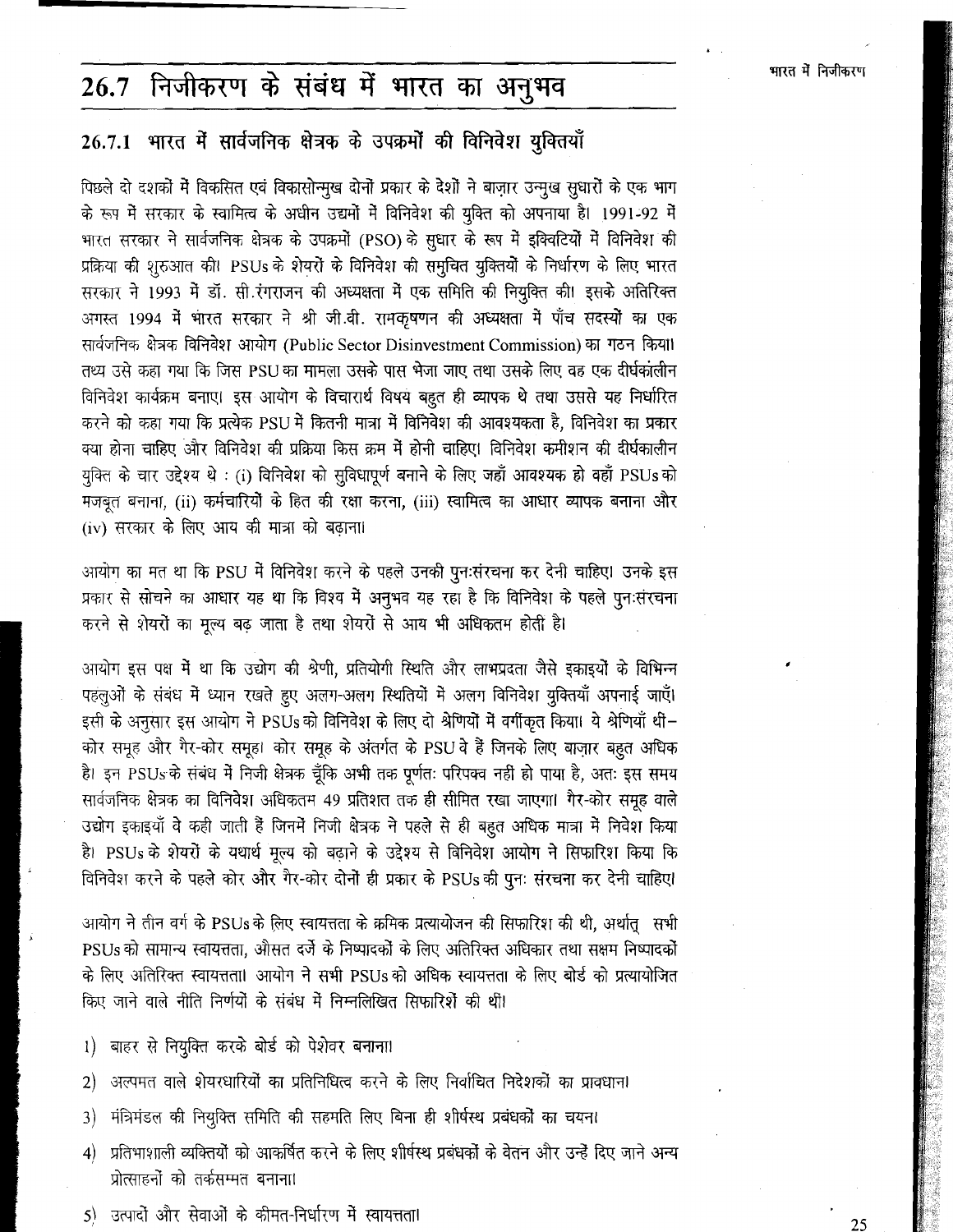$\mathbf{r}_\mathrm{c}$ 

6) किए जाने वाले कार्यों का नियमित अंतराल पर परीक्षण द्वारा उत्तरदायित्व का निर्धारण।

7) वाणिज्यिक सक्षमता के रूप में प्रायोजनाओं के मूल्यांकन के लिए जाँच पूर्व बोर्ड की स्थापना करना।

8) सूचना देने की प्रणाली को अधिक पारदर्शी बनाकर निवेशकों को आकर्षित करना।

स्वायत्तता के क्षेत्रों के संबंध में ऊपर जो सिफारिशें की गई हैं वे सभी सार्वजनिक क्षेत्रों के उद्यमों (PSUs) पर लागू होंगी, परंतु इसके साथ ही साथ PSUs में औसत दर्जें के निष्पादकों के बोर्डों को अतिरिक्त अधिकार होगा कि वे अपनी नियंत्रक कंपनियों को परिसंपत्तियों का हस्तांतरण कर सकते हैं। कुछ शर्तों के अधीन उन्हें निवेश संबंधी निर्णय लेने की भी स्वतंत्रता होगी। इन PSUs के लिए निवेश सीमाओं को कंपनी के टर्नओवर और मध्यकाल में कोषों के लिए उनकी आवश्यकता के आधार पर निश्चित किया जा सकता है। इसके अतिरिक्त आयोग ने यह भी सिफारिश की है कि PSUs में सक्षम निष्पादकों को अधिकार होगा कि सरकार से पहले अनुमति लिए बिना ही वे संयुक्त उद्यम स्थापित कर सकते हैं। निवेशों के संबंध में उन्हें पूर्ण स्वतंत्रता होगी, परंतु इस संबंध में उन्हें इस शर्त को पूरा करना होगा कि उनकी प्रायोजनाओं का वित्त पोषण और मूल्यांकन बैंक या संस्थागत ऋणदाता करें।

स्वायत्तता प्रदान करने के लिए सरकार ने कोर श्रेणी के अंतर्गत ऐसे नौ PSUs की पहचान की है जिनमें भलीभाँति कार्य हो रहा है। आमतौर पर इन्हें नवरत्न कहा जाता है। ये हैं-BHEL, BPCL, HPCL, IPCI, IOC, NTPC, ONGC, SAIL और VSNL । सभी PSUs में होने वाले लाभ में से 75% उपर्युक्त PSUs में ही होता है। भारत सरकार ने इन्हें स्वायत्तता देकर व्यवस्था की है कि ये उद्यम पूँजीगत **iww&8,W4~~%~a~lrWtmifit~&%~i qn**  कहे जा<del>ने</del> वाले (नवरत्न के अतिरिक्त) 97 लाभ कमाने वाले सार्वजनिक क्षेत्रक के उपक्रमों को वित्तीय एवं कामकाज की स्वायत्तता देने की भी सरकार ने घोषणा की है। परंतु इन PSUs को दी जाने वाली स्वायत्तता की मात्रा नवरत्नों को दी जाने वाली स्वायत्तता से कम है।

सही ढंग से कार्यान्वयन हो सके इसके लिए आयोग ने एक स्थायी अधिकृत ग्रूप (Standing Empowered Group) को बनाने की सिफारिश की। इस ग्रुप के सदस्य होंगे PSUs के प्रशासनिक मंत्रालय का सार्वजनिक उद्यमों का विभाग तथा संबंधित PSUs के प्रधान कार्यपालक अधिकारी (CEO)। परंतु विनिवेश आयोग ने केवल यही सिफारिश की है कि किन कंपनियों में विनिवेश करना है, उसने सरकार के ऊपर छोड़ दिया है कि वह किस प्रकार से विनिवेश करे। आयोग ने विक्रय की विधियों से संबंधित मार्गनिर्देश भी दिए हैं, जिसमें छोटे निवेशकों और कर्मचारियों को PSUs के शेयरों का विक्रय और मध्यवर्तियों का चयन शामिल है, जिससे विनिवेश के संबंध में पारदर्शी और प्रतियोगी पद्धतियाँ हो सकें। आयोग ने अपने अनेक रिपोर्टों में अनेक PSUs में विनिवेश के संबंध में विशेष रूप से सिफारिशें भी की। इस प्रकार विनिवेश आयोग ने विनिवेश के संबंध आधार नियम और बुनियादी पैरामीटर बनाया। इस संबंध में जैसे-जैसे कार्य होगा, अनुभवों से हम और अधिक सीखते जाएँगे।

देश के आर्थिक सुधार कार्यक्रम के एक अंश के रूप में दिसंबर 1991 में रुग्ण औद्योगिक कंपनी अधिनियम (SIVCA) 1985 का संशोधन किया गया, जिससे सार्वजनिक उद्यमों को औद्योगिक और वित्तीय पुनर्निमाण बोर्ड (BIFR) के क्षेत्र में लाया जा सके। इसके फलस्वरूप 1998 के अंत तक 138 रुग्ण सार्वजनिक उद्यमों को BIFR के साथ पंजीकृत कराया गया। BIFR ने सिफारिश की है कि इनमें से 14 का समापन कर दिया जाए, लेकिन इनमें से किसी का भी समापन अभी तक नहीं किया जा सका। अनेक सार्वजमिक उद्यमों का नियंत्रण और प्रबंध निजी क्षेत्रक को सौंप दिया गया है लेकिन उनकी ईक्विटी का बहुत बड़ा भाग सार्वजनिक क्षेत्रक के हाथ में ही रखा गया और इन इक्विटियों की मात्रा इतनी अधिक होती है कि सरकार प्रबंध कार्यों में हस्तक्षेप कर सकती है। निजीकरण के संबंध में भारत का जो अनुभव रहा है, उसके अंतर्गत पूर्ण निजीकरण या सही निजीकरण की स्थितियाँ भी है, जिनके अंतर्गत सार्वजनिक 26 **Maxwale 26 26 Maxwale 2010 was a controlled with space of the State of Taiwan and Taiwan and Taiwan and Tai**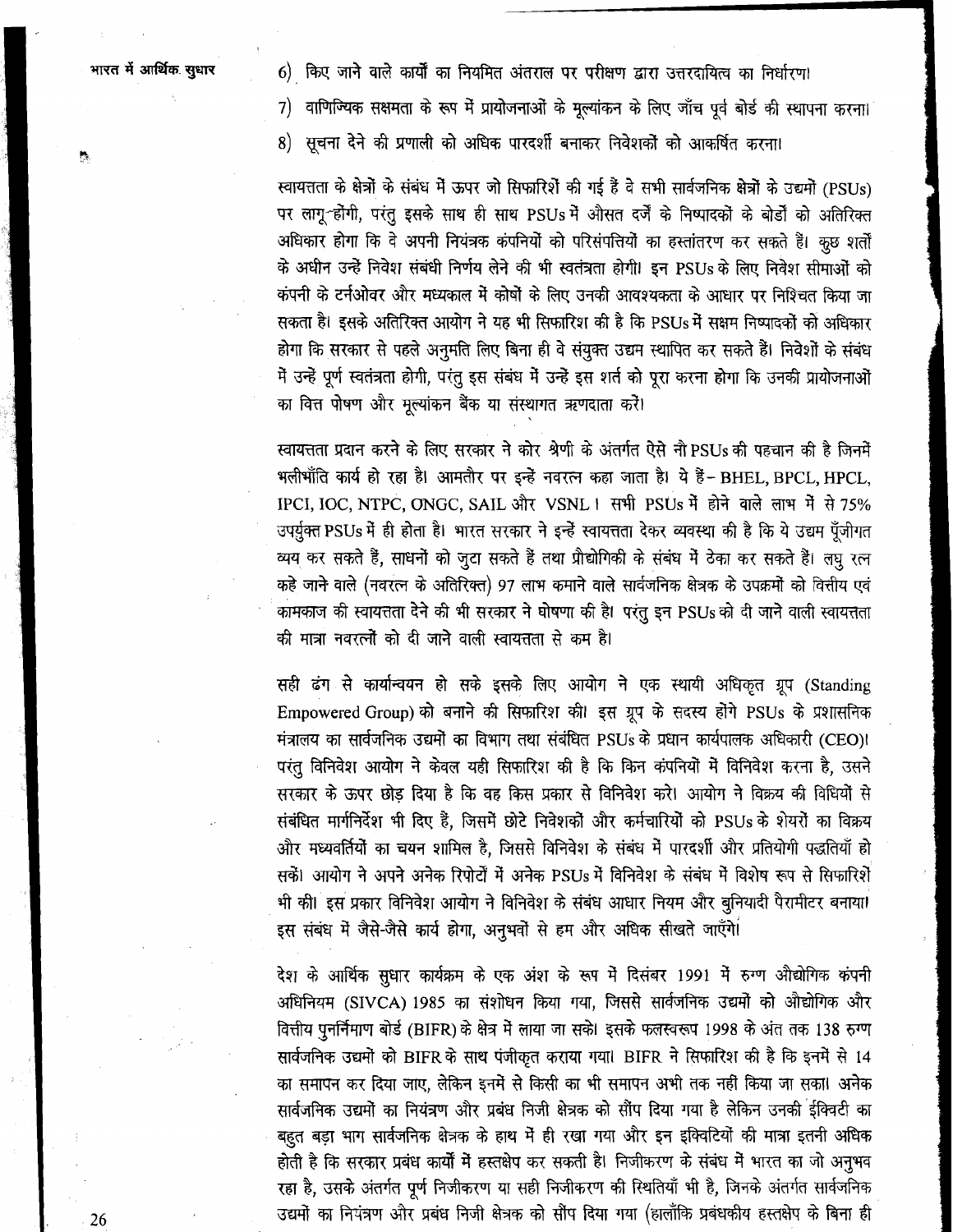कुछ सार्वजनिक क्षेत्रक इक्विटी होल्डिंग को कायम रखा जा सकता है)।

भारतीय अर्थव्यवस्था को निजीकरण की ओर ले जाने के लिए बहुत बड़ी पहल करने की आवश्यकता है। इस संबंध में निम्नलिखित जैसे कृष्ठ कदम उठाने होंगे :

- लोगों को विश्वास दिलाना होगा कि विकल्प लागतें इतनी अधिक है कि होटलों को चलाने, पोलिएस्टर  $i)$ फिल्मों का विनिर्माण करने, कंडमों का निर्माण करने तथा फ्रूट पल्प और जूस का उत्पादन करने का काम भारत में सार्वजनिक क्षेत्रक में कराना उचित नहीं होगा। वास्तव में ये सभी काम निजी क्षेत्रक के लिए हैं।
- ii) सरकार को चाहिए कि वह इस देश में सही ढंग से निर्धारित निजीकरण नीति की घोषणा करे। ऐसी नीति में कम से कम निम्नलिखित प्रश्नों का स्पष्ट उत्तर होना चाहिए : निजीकरण क्यों किया जाए? निजीकरण किसका किया जाए? निजीकरण कब किया जाए? निजीकरण के लिए कौन सा संगठन नोडल एजेन्सी होगा तथा इसके संघटन, शक्ति और दायित्व क्या होंगे? निजीकरण के कार्य में सार्वजनिक उद्यमों के कर्मचारियों का समर्थन प्राप्त करने के लिए किन संस्थागत तंत्रों का प्रयोग करना होगा? निजीकरण के कार्यक्रम में भारत विदेशी निवेशकों द्वारा किस प्रकार की भूमिका की अपेक्षा करेगा?
- iii) भारत में निजीकरण के प्रबंध के लिए क्षमता का निर्माण। निजीकरण एक कठिन प्रक्रिया है। इसके अंतर्गत सरकार के राजनैतिक उद्देश्यों और किसी सार्वजनिक उद्यम के व्यावसायिक आवश्यकताओं में मेल बैठाना तथा सक्षमताओं का निर्माण करना आते हैं। इसलिए अत्यंत आवश्यक होगा कि ऐसा प्रशिक्षण कार्यक्रम बनाया जाए कि निजीकरण की प्रक्रिया के विभिन्न संघटकों के प्रबंध के संबंध चुने हुए सार्वजनिक क्षेत्रक के प्रबंधकों और सरकारी कर्मचारियों को आवश्यक जानकारी और कौशल प्रदान किया जा सके।
- iv) इस प्रस्तावित पहल के फलस्वरूप निजीकरण के बाद के समय में भारत के अनुभवों का मूर्ल्याकन किया जा सकेगा। इसके चलते निम्नलिखित पर निजीकरण के प्रभाव का आकलन करने के लिए बहुत कुछ कार्य करने होंगे : (i) कुशलता और निवेश, (ii) लोकवित्ता और भुगतान शेष, (iii) रोजगार, (iv) प्रबंध कार्य और युक्तियाँ, तथा (v) प्रबंधकों के कौशल, अभिवृत्तियाँ और व्यवहार। निजीकरण के बाद के अनुभवों के इस प्रकार से मूल्यांकन के फलस्वरूप हम ऐसी बातें सीखेंगे जिससे निजीकरण से होने वाले लाभ को अधिकतम करने में हमें मदद मिल सके।

#### 26.7.2 निजीकरण से संबंधित समस्याएँ

निजीकरण कोई सरल विकल्प नहीं है। इस संबंध में समस्याएँ उत्पन्न होती हैं तथा उनका समाधान करना आसान कार्य नहीं होता। इनमें से कुछ प्रमुख समस्याएँ निम्नलिखित हैं (जी.एस. गुप्ता, 1996):

- 1) निजीकरण के लिए सार्वजनिक क्षेत्रक के उद्यमों (PSFs) का चयन
- 2) कर्मचारियों की ओर से विरोध
- 3) परिसंपत्तियों या इक्विटी का मूल्य निर्धारण
- 4) विनिवेश की मात्रा
- 5) विक्रय की विधि या प्राथमिकता
- 6) राजनैतिक अस्थिरता

ये समस्याएँ बहुत अधिक जटिल हैं तथा इनका समाधान ढूँढना आसान नहीं है। विदेशी निवेशकों को अनुमति देने के संबंध में निर्णय लेना, विशेषतः उपभोक्ता वस्तु क्षेत्रक में, बहुत कठिन कार्य होता है।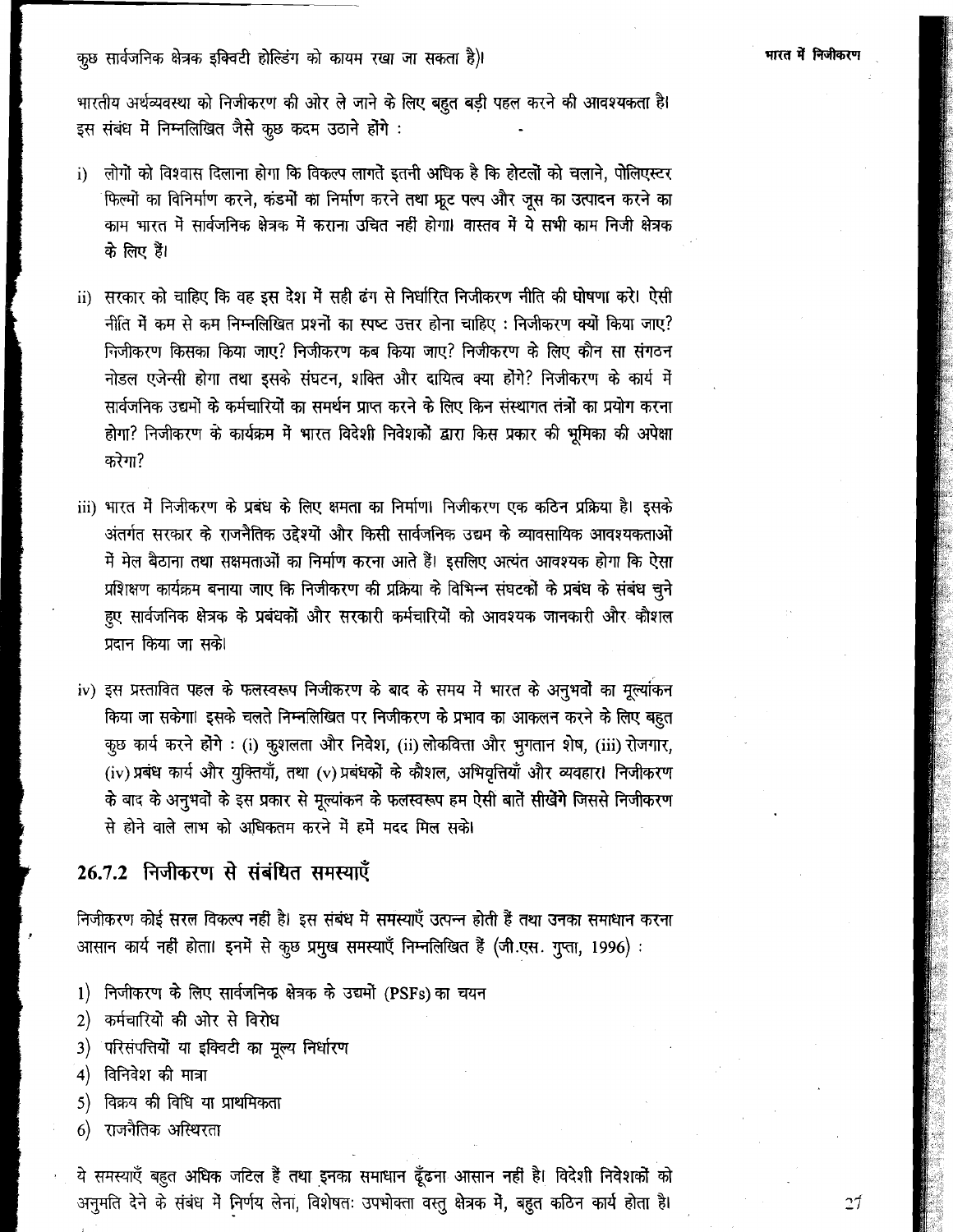विनिवेश किसके पक्ष में किया जाए? वित्तीय संस्थाओं के पक्ष में किया जाए या सामान्य जनता के बीच षेच दिया जाए। प्रबंधकीय नियंत्रण यदि सरकार अपने हाथ में रखती है तो कार्यकुशलता में सुधार लाना संदेहास्पद होगा। कभी-कभी तो ऐसा लगता है कि राजनैतिक विचारों के कारण निजीकरण की नीति को विपरीत मोड दिया जाएगा। कर्मचारियों के संगठन निजीकरण और विनिवेश समिति के विरोध में दबाव बनाए हए हैं।

### बोध प्रश्न 3

- 1) भारत में अपनाई जा रही विनिवेश युक्ति का संक्षेप में विवेचन कीजिए।
- 2) भारत में सार्वजनिक क्षेत्रक के उद्यमों को स्वायत्तता के और अधिक प्रत्यायोजन के संबंध में सुझाव दीजिए।

3) भारत में निजीकरण से संबंधित प्रमुख समस्याओं पर प्रकाश डालिए।

### 26.8 सार<del>ी</del>श

भारत में सामूहिक रूप से निजीकरण के संबंध में बहस तो अभी भी चल रही है, फिर भी सरकार ने इस संबंध में कार्य करना शुरू कर दिया है, क्योंकि महसूस किया जाता है कि ऐसा किए बिना अर्थव्यवस्था की उदारीकरण और बाज़ारीकरण की गति उत्कृष्ट अवस्था (take of stage) को प्राप्त नहीं कर पाएगी। इनमें से कुछ निम्नलिखित हैं : (i) इस्पात, दूरसंचार, विद्युत, एयर लाइनों, बंदरगाहों आदि कोर क्षेत्रकों में निजी कंपनी क्षेत्रक का प्रवेश होने देना, (ii) सार्वजनिक उद्यमों को और अधिक बजट सहायता न देना, (iii) अभिज्ञात सार्वजनिक क्षेत्रक के उद्यमों (identified PSUs) में जनता को ईक्विटी जारी करना और (iv) अभिज्ञात PSUs को पूरी तरह से बेच देना। निजीकरण के संबंध में जैसे-जैसे प्रगति होती है, वैसे-वैसे इस संबंध में एक व्यापक नीति बनाने की आवश्यकता हो जाती है। इस नीति में कम से कम निम्नलिखित के संबंध में उत्तर का होना आवश्यक है– निजीकरण क्यों किया जाए? निजीकरण किसका किया जाए? निजीकरण कब किया जाए? कौन सा संगठन निजीकरण के लिए नोडल एजेन्सी का काम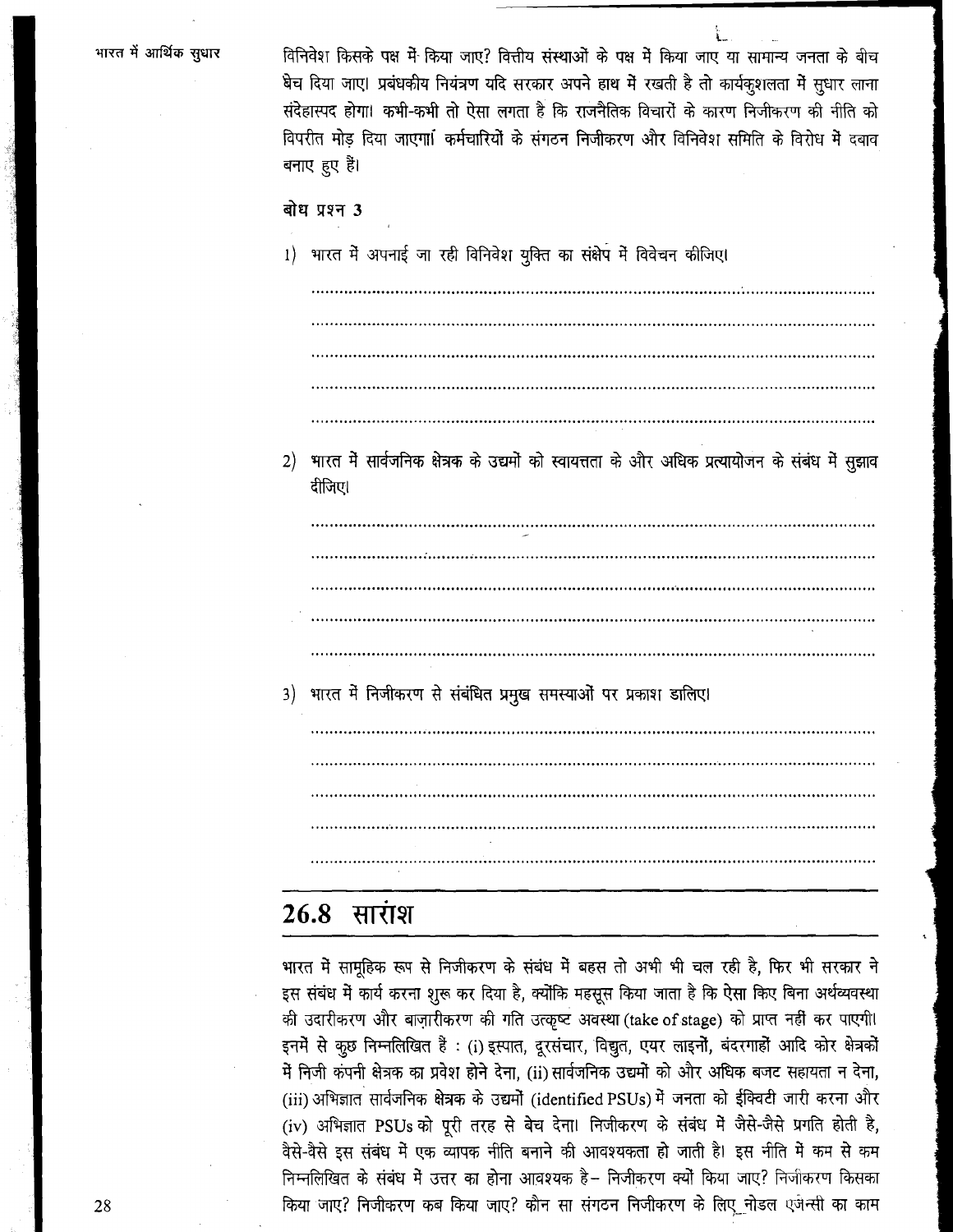करेगा और उसका गठन किस प्रकार का होगा? तथा उसके अधिकार और दायित्व क्या होंगे? निजीकरण के लिए सार्वजनिक क्षेत्रक के कर्मचारियों का सहयोग प्राप्त करने के लिए कौन सा संस्थागत तंत्र बनाया जाएगा? निजीकरण के कार्यक्रम के संबंध में भारत विदेशी निवेशकों की ओर से किस प्रकार की भूमिका की अपेक्षा करेगा?

निजीकरण करने मात्र से ही सरकार के लिए समस्याएँ समाप्त नहीं हो जातीं। जल, बिजली आदि एकाधिकारी संस्थाओं पर नियंत्रण की आवश्यकता होती है। निजीकरण सभी प्रकार के रोगों का इलाज नहीं है. क्योंकि समाज के कमजोर तबके के लोगों के हित में सरकारी हस्तक्षेप आवश्यक हो जाता है। देश के अंदर के जटिल राजनैतिक हित और आर्थिक प्रोत्साहन निजीकरण की प्रक्रिया के विपरीत में जाते हैं। निजीकरण का कार्य 1991 से ही चल रहा है. फिर भी अभी तक इसमें कोई विशेष प्रगति नहीं हो पाई है। विनिवेश के संबंध में सरकार ने जो लक्ष्य निर्धारित किया था। उनमें से केवल 10% तक को ही पूरा किया जा सका है। निजीकरण के कार्यक्रम को यदि सफल बनाना है तो एक योजनाबद्ध ढाँचे के अंतर्गत इस संबंध विधिवत रूप से कार्य करना होगा।

| $20.7 - 5$                         |                                                                                                                                               |  |  |
|------------------------------------|-----------------------------------------------------------------------------------------------------------------------------------------------|--|--|
| विराष्ट्रीयकरण (Denationalisation) | : राष्ट्रीयकरण का प्रतिबिंब अर्थात अब तक जिन<br>ईक्विटियों का नियंत्रण सरकार के स्वामित्व में हैं उसे<br>निजी क्षेत्रक को हस्तांतरित कर देना। |  |  |
|                                    | विभाग उद्यम (Departmental Enterprise): वे उत्पादन इकाइयाँ जिनका गठन सरकार के विभाग<br>के रूप में होता है।                                     |  |  |
| विनिवेश (Disinvestment)            | : सरकारी ईक्विटियों को पूर्णतः या अशतः निजी क्षेत्र<br>को बेच देना।                                                                           |  |  |
|                                    | सरकारी कंपनी (Government Company): ऐसा उपक्रम जिसकी ईक्विटियों का 50% या उससे<br>अधिक सरकार के स्वामित्व में होता है।                         |  |  |
| औने-पोने बेचना (Sell-off)          | :  किसी इकाई में सरकार के कुल स्वामित्व या अधिकांश<br>स्वामित्व को निजी उद्यम के हाथ में दे देना।                                             |  |  |

### 26.10 कुछ उपयोगी पुस्तकें

<u> शन्तातली</u>

ንፉ ሰ

Datt, Ruddar and K.P.M. Sundharan (2000) : Indian Economy, S.Chand & Co., New Delhi (Chap.13).

Ganesh, G. (1998) : Privatisation Experience Around the World (Chapters 1, 2 & 7) Mittal Publications, New Delhi.

Gouri, Gecta (1996) : Privatisation and Public Sector Enterprises in India: Analysis of Impact of a Non-Policy, Economic and Political Weekly, Nov. 30.

Gupta, Anand (1996): Political Economy of Privatisation in India, *Economic & Politi*cal Weekly, September 28.

Gupta, G.S. (1998) : Privatisation: Theory, Practices and Issues, The Indian Economic Journal, Vol. 46, Oct.-Dec. (No.2).

#### भारत में निजीकरण